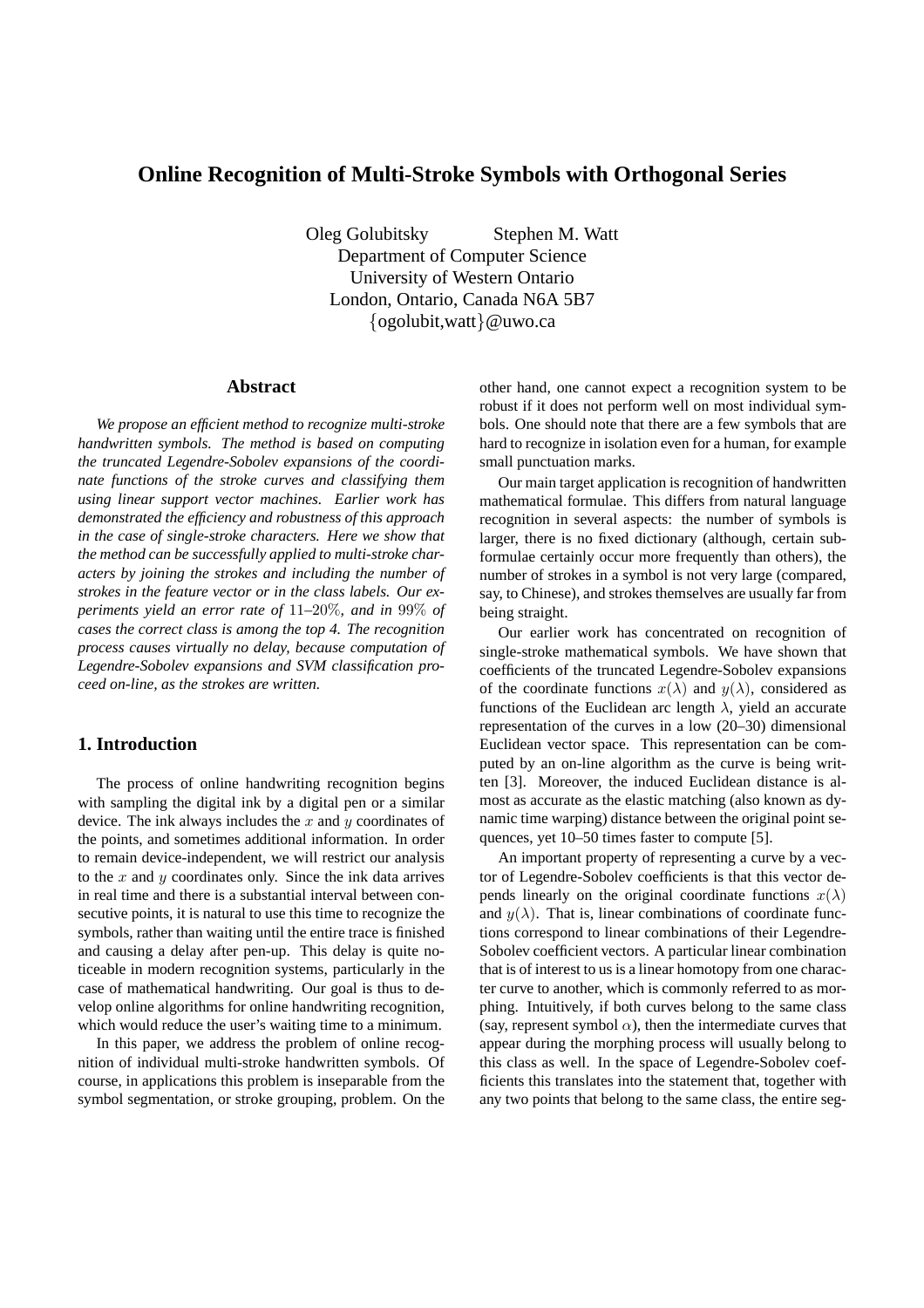ment must be contained in that class. In other words, most classes are convex sets. If two convex sets in a vector space do not overlap, they can always be separated by a hyperplane. It is therefore natural to use binary linear classifiers order to describe classes of character curves. These classifiers can be efficiently learned using linear support vector machines [6]. SVM have been successfully used for recognition of handwritten symbols in [1, 7]. We extend these results by stating and experimentally verifying the linear separability hypothesis, choosing a more suitable functional basis, and proposing a fast on-line classification algorithm. Moreover, we use a much larger data set, including singleand multi-stroke symbols, in our experiments.

The number of strokes is an important parameter that can be used to distinguish between various characters. There are several ways of doing this. The first is to split classes into subclasses, so that each subclass contains samples with the same number of strokes. In other words, we simply include the number of strokes in the class label. Then, given a new character with a known number of strokes, we only need to match it against classes whose samples have the same number of strokes. This approach leads to good linear separability, but increases the number of classes. Another approach is to include the number of strokes in the feature vector. However the above convexity arguments do not apply to this new coordinate, unlike the Legendre-Sobolev coefficients. We confirm this intuition by linear separability tests and cross-validation analysis.

We also propose an algorithm that carries out the linear classification on-line, as the character is traced out. This should lead to a substantial improvement in real time performance, since the number of binary linear classifiers is quadratic in the number of classes. However, if the classification time needs to be reduced further, one could reduce the number of linear function evaluations from quadratic to linear, at a slight expense of the classification accuracy, by replacing the majority voting scheme with the one that looks for a class that gets all the votes.

This paper is organized as follows. In Section 2, we summarize the facts about Legendre-Sobolev expansions and an algorithm to compute them. In Section 3, we illustrate the properties of convexity and linear separability of character classes. In Sections 3.2 and 3.3, we describe the dataset and experimental results. In Section 4 we present an online algorithm for classifying a moving point with respect to an ensemble of binary linear classifiers. In conclusion we outline directions for improvement of the proposed methods.

#### **2. Legendre-Sobolev series**

Online handwriting recognition can be thought of as classification of plane curves. Let  $x(\lambda)$  and  $y(\lambda)$  be coordinate functions of a curve given by a sequence of points sampled by the digital pen, parameterized by Euclidean arc length  $\lambda$ . We recognize the character by attributing the curve to one of  $N$  classes.

First, we compute a representation of the curve in a finite-dimensional vector space. If the character consists of multiple strokes, we join consecutive strokes by straight line segments, which yields a single curve of total length L. Below is a summary of the algorithm proposed in [3, 5]. **Step 1.** As the curve is being written, accumulate the moment integrals

$$
m_k(v) = \int_0^L v(\lambda) \lambda^k d\lambda,
$$

for both  $x(\lambda)$  and  $y(\lambda)$  as  $v(\lambda)$  and  $k = 0, \ldots, d$ . **Step 2.** When the curve is finished, apply a coordinate change to map the domain from [0, L] to [0, 1]:  $\bar{m}_k(v) =$  $m_k(v)/L^{k+1}$ .

**Step 3.** Consider the Legendre-Sobolev inner product:

$$
\langle f, g \rangle = \int_0^1 f(\lambda)g(\lambda)d\lambda + \mu \int_0^1 f'(\lambda)g'(\lambda)d\lambda
$$

Fix  $\mu$  and the orthonormal polynomial basis with respect to this inner product:  $\langle B_k(\lambda), B_l(\lambda) \rangle = \delta_{kl}$ , deg  $B_k = k$ . We perform this step in advance and store the coefficients of the resulting orthonormal Legendre-Sobolev polynomials.

**Step 4.** Compute the coefficients of the truncated Legendre-Sobolev series for the coordinate functions  $x(\lambda/L)$  and  $y(\lambda/L)$ :

$$
x_k = \langle x(\lambda/L), B_k(\lambda) \rangle, \ \ y_k = \langle y(\lambda/L), B_k(\lambda) \rangle.
$$

These coefficients can be obtained by applying a linear transformation to the moment vectors  $(\bar{m}_0(v), \ldots, \bar{m}_d(v))$ . The transformation matrix can be easily derived from the coefficients of the basis polynomials.

**Step 5.** Center the curve by setting  $x_0 = y_0 = 0$  and normalize the coefficient vector  $(x_1, \ldots, x_d, y_1, \ldots, y_d)$  to length one.

For our purposes, truncation order  $d = 12$  turns out to be sufficient. Experiments have shown [2, 3, 5] that, for d between 10 and 15, the curves defined by the truncated Legendre-Sobolev series of the coordinate functions are visually indistinguishable from the original curves, for most characters in our dataset.

Since Step 1 is carried out while the curve is written, it causes no delay after pen up. Steps 2–5 amount to a linear transformation in a  $(d+1)$ -dimensional vector space. These steps are done after pen up, but their complexity depends only on the constant  $d$  (in fact, the complexity is quadratic in d). The entire computation after pen up is therefore almost instant, with its time complexity not depending neither on the parameters of the digital pen nor on the number of points in the strokes traced.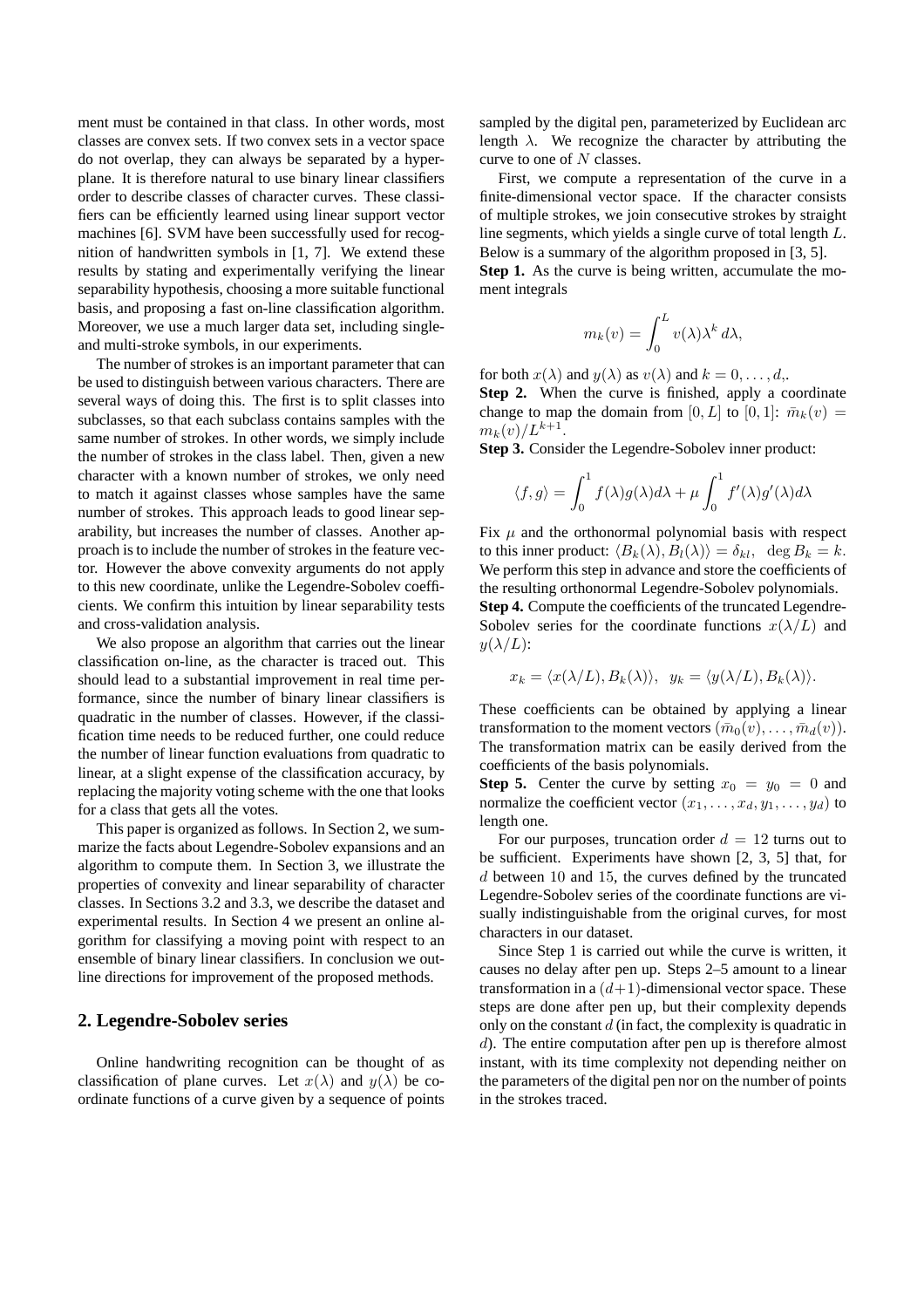### **3. Learning and Classification**

#### 3.1. Convexity and linear separability

Out of a variety of available classification methods for classes of points in a vector space, we choose one that is particularly suitable for our problem. The choice is based on the observation that symbol classes are *convex*. Intuitively, if we gradually morph one curve into another curve from the same class, intermediate curves usually belong to this class as well.



The process of gradual morphing can be formally described as a linear homotopy. If  $x_I(\lambda), y_I(\lambda)$  and  $x_{II}(\lambda), y_{II}(\lambda)$  are coordinate function pairs for two curves, we can morph the first curve into the second by letting a homotopy parameter  $\xi$  vary from 0 to 1 and considering the intermediate curves

$$
x_{\xi}(\lambda) = (1 - \xi)x_I(\lambda) + \xi x_{II}(\lambda)
$$
  
\n
$$
y_{\xi}(\lambda) = (1 - \xi)y_I(\lambda) + \xi y_{II}(\lambda).
$$

Since the mapping from the coordinate functions to their Legendre-Sobolev coefficient vectors is linear, as the homotopy parameter varies from 0 to 1, the Legendre-Sobolev coefficient vector for the intermediate curve  $x_{\xi}(\lambda), y_{\xi}(\lambda)$ traces the straight line segment, whose end points are the Legendre-Sobolev coefficient vectors for the original and target curves. Thus, if two points belong to the same class, the entire segment connecting them is contained in this class as well. In other words, character classes form convex sets in the finite-dimensional space of Legendre-Sobolev coefficient vectors. It is well-known that disjoint convex sets in a finite-dimensional vector space can always be separated by a hyperplane. It is thus natural to distinguish between the character classes using binary linear classifiers.

#### 3.2. Verification of linear separability

In order to verify linear separability of classes experimentally, we trained an ensemble of linear SVM classifiers on a dataset of labeled curves. The dataset we are using consists of 56,069 samples of handwritten mathematical symbols from 280 classes provided by about 150 writers. The dataset incorporates samples collected at the Ontario Research Centre for Computer Algebra, the LaViola database of handwritten symbols, and the UNIPEN database of handwritten digits. All three datasets are merged together and stored in a single file in InkML format. A detailed description of our dataset can be found in [4].

| Method | Ch.Typ | #sampls | #cls | #err | RetRate |
|--------|--------|---------|------|------|---------|
|        | All    | 56059   | 648  | 3229 | 94.2%   |
| П      | All    | 56069   | 1303 | 1951 | 96.5%   |
|        | Multi  | 20425   | 403  | 868  | 95.8%   |
| П      | Multi  | 20425   | 838  | 374  | 98.1%   |
| Any    | Single | 34634   | 465  | 1577 | 95.6%   |

**Table 1. Results of linear separability test.**

The original labels assigned to the samples during the collection process were not 100% accurate. Therefore, the entire dataset was manually inspected, and labels were corrected when necessary. A significant number of samples can be attributed to more than one class: some classes of mathematical symbols, for example U/V/union, C/c/open bracket/subset, 4/y are inherently ambiguous. However, these classes cannot be merged, because each of them contains samples that can be definitely attributed to their class, and do not belong to the other similar classes. In situations such as this, the samples are divided into three classes: those that are definitely a 4 (class 4), those that are definitely a  $\vee$  (class  $\vee$ ), and those that could legitimately be interpreted as either (class 4-y). We labeled all ambiguous characters with such composite labels and obtained 648 classes. Note that some of these classes contain allomorphs that have not been labeled separately.

We tested these classes for linear separability. For each pair of classes with non-overlapping composite labels, we trained a linear SVM that yields the least number of classification errors. Note that SVM classifiers depend on a numeric parameter that expresses the trade-off between the number of errors and the margin between the sample points and the separating hyperplane. For larger values of this parameter, we get fewer errors, but also a smaller margin. The complexity of SVM learning increases with the parameter value. We chose the maximal value, for which the learning procedure still succeeds within reasonable time.

It turns out that the number of strokes is an important parameter which cannot be ignored when classifying a character curve. We tested two ways of dealing with the number of strokes: Method I incorporates the number of strokes in the feature vector, and Method II adds the number of strokes to the class label. In the latter case, we get a larger number of classes (1303) whose degree of linear separability should be higher. The results are summarized in Table 1. The columns in the table correspond to: method; type of characters used in the experiment (single-stroke, multi-stroke, or all); total number of samples; total number of classes; number of errors (i.e., number of samples that fell on the wrong side of at least one separating hyperplane); and the correct retrieval rate (percentage of samples that fell on the correct side for all separating hyperplanes).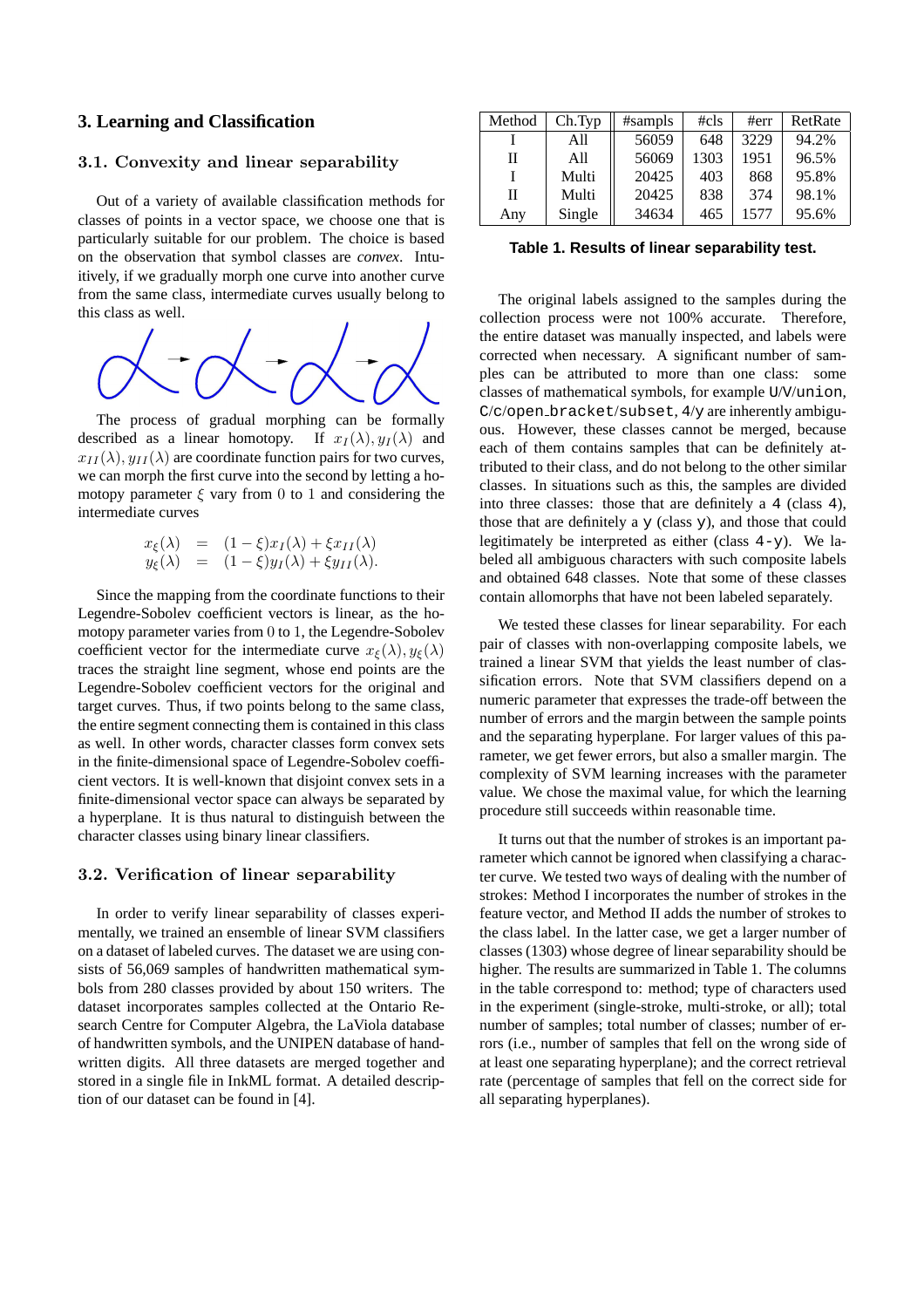

**Figure 1. Top-**K **error rates for Methods I (dashed) and II (solid),**  $K = 1, 2, 3, 4, 5$ .

#### 3.3. Retrieval rates

We used 10-fold cross-validation to estimate the correct retrieval rates of the ensemble of linear SVM classifiers. The experiments were performed for classes with at least 70 samples; there are 111 such classes, out of the 1303 (for Method II). From these classes, we extracted random subsets of sizes 10,20,30,40,50,60,70 and partitioned each into 10 test sets randomly. For each test set, its complement (the union of the remaining 9 test sets) served as a training set. We trained a separating hyperplane for each pair of classes with the same number of strokes. Then, for each test sample, classes were ranked by the number of times the sample was classified as their member. The top- $K$  error rates for  $K = 1, 2, 3, 4, 5$  are shown in Figure 1 (solid lines). Method II yields an error rate of 19.5% with 10 samples per class (9 of which are used for training), 14% with 20 samples, and levels off at 11% for over 60 samples. The top-2, top-3, and top-1 error rates with 10 samples are 4.8%, 2.3%, and 1%, respectively. These rates are obtained for the Legendre-Sobolev parameter  $\mu = 1/8$ , truncation order  $k = 12$ , and SVM trade-off parameter  $C = 10$ , which have been determined to be optimal by cross-validation.

For comparison of Methods I and II, we used the same training and test sets, with the number of strokes removed from the class labels and added to the feature vector. As a result, classes corresponding to the same symbol written with different numbers of strokes merged, yielding 96 classes instead of 111. The number of samples per class has slightly increased, yet, for an easier comparison with Method II, we plot the error rates against the same numbers of samples (10–70), which can only be advantageous to Method I. Despite a smaller number of classes and a greater number of samples per class, Method I yields slightly higher error rates than Method II, shown in Figure 1 (dashed lines). We conclude that the number of strokes is an important feature for distinguishing between classes but not very suitable for SVM classifiers, likely because it violates the property of convexity discussed at the beginning of Section 3.

**Algorithm 1** Online Classification w.r.t. Hyperplanes

**Require:** Set of linear functions  $H$ ; Sequence of points sampled in real time. **Ensure:** Signs of the linear functions at the last point. PriorityQueue ←  $\{(H, 0) \mid H \in \mathcal{H}\}\$  $P \leftarrow$  firstPoint()  $l \leftarrow 0$ **while** ∃ more points **do**  $P' \leftarrow \text{nextPoint}()$  $l \leftarrow l + ||P' - P||$ **repeat**  $(H, d) \leftarrow$  PriorityQueue  $\rho \leftarrow H(P')$  $s_H \leftarrow \text{sgn}(\rho)$ PriorityQueue  $\leftarrow$   $(H, |\rho| + l)$ **until**  $d > l$  $P \leftarrow P'$ **end while return**  $\{s_H | H \in \mathcal{H}\}\$ 

#### **4. An online classification algorithm**

Not only the Legendre-Sobolev feature vector can be computed while the character curve is written, but also the linear classifiers need not wait until the entire curve is finished. As the character curve evolves, its Legendre-Sobolev feature vector also traces a curve in the feature space.

Let a sequence of points in  $\mathbb{R}^n$  be arriving in real time. Let function firstPoint: ()  $\rightarrow \mathbb{R}^n$  initiate the sequence and return the first point. Let function nextPoint: ()  $\rightarrow$  R<sup>n</sup> wait, if necessary, for the next point to arrive and then return it. Then Algorithm 1

- **Inputs** a set H of linear functions  $H : \mathbb{R}^n \to \mathbb{R}$  normalized so that, for any point  $P \in \mathbb{R}^n$ ,  $|H(P)|$  is the Euclidean distance from  $P$  to the hyperplane  $H$ .
- **Retrieves** a sequence of points  $P_1, \ldots, P_N$  using the above functions firstPoint() and nextPoint() and computes the signs of the linear functions from  $H$  at the last point  $P_N$ .
- **Minimizes** the expected number of operations after the arrival of the last point.

The underlying assumption is that the sequence of points lies on a curve that is not completely random. This allows to effectively predict the sign of a linear function at the endpoint by looking at the signs of this function at certain intermediate points. The algorithm maintains a priority queue containing pairs  $(H, d)$ , ordered increasingly by d.

Correctness of the algorithm is implied by the following invariant, which holds at the end of each iteration of the while loop:  $s_H = \text{sgn } H(P')$  for all  $H \in \mathcal{H}$ .

Our goal is to reduce the time complexity after the arrival of the last point. We will show that this complexity is